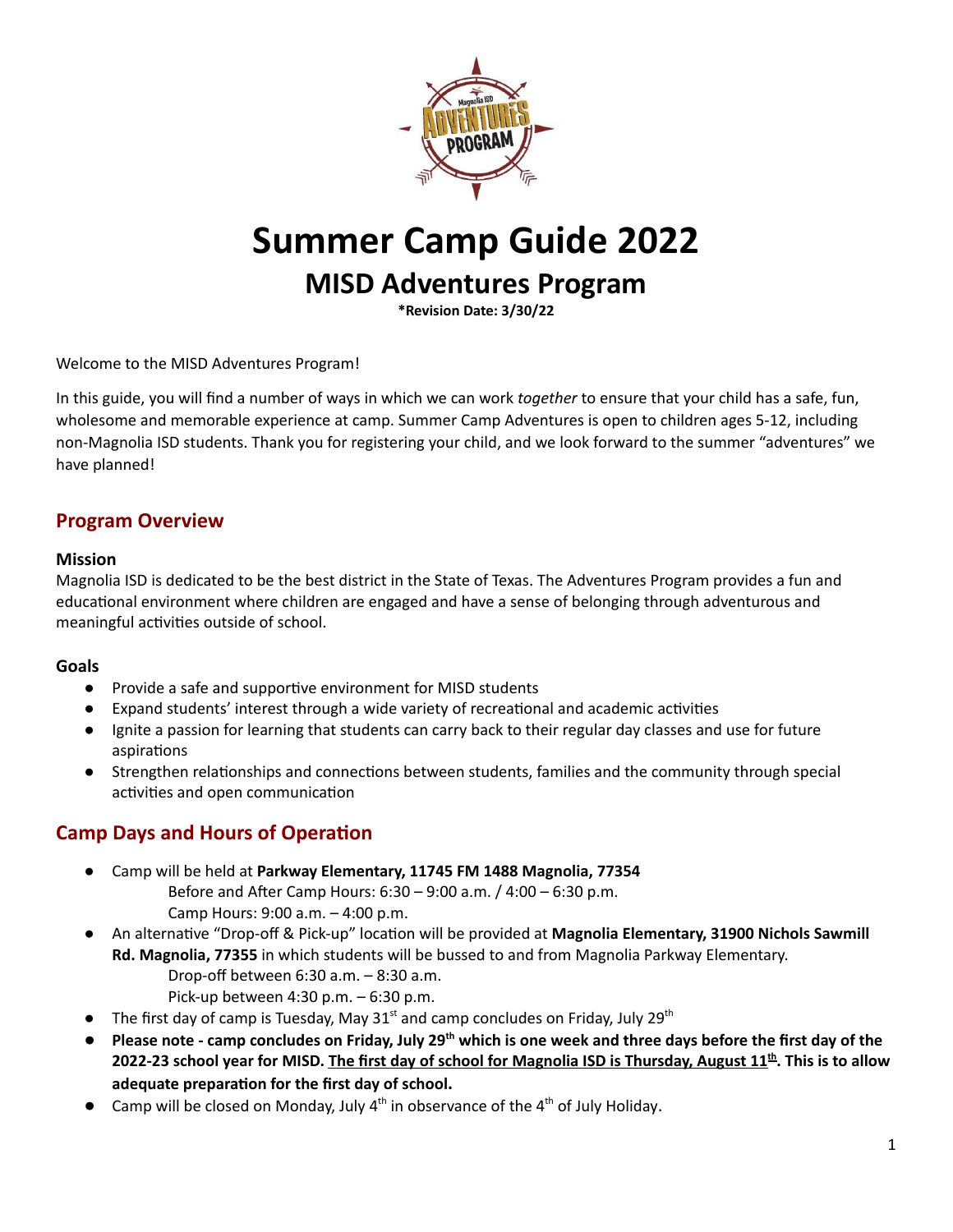#### **Drop-off & Pick-up**

- Parkway Elementary: Drop-off and pick-up are in the hallway next to the cafeteria, located in the back of the campus.
- Magnolia Elementary: Drop-off and pick-up are in the Cafeteria. The entrance to the Cafeteria parking lot is located off Commerce Street.
- Please accompany your child each day and sign them in (and out) at the Parent Table.
- Always be prepared to show an I.D. Anyone picking up a child from the program must sign the child out with the appropriate Adventures Program staff member and must be an authorized person on the student's release information.
- If you call to give release authorization for someone not listed on the pick-up list, we must also receive written notification in advance, preferably via email. If we are unable to verify a person's authorization through the above defined process, we will not release the child.

# **A Week at a Glance…**

#### **SAMPLE Daily Schedule**

| <b>Time</b>            | <b>5 Year Olds</b>                                               | <b>6 Year Olds</b>                                              | <b>7 Year Olds</b>                                               | <b>8 Year Olds</b>                                              | 9-10 Year Olds                                                                 | 11-12 Year Olds                                                                |
|------------------------|------------------------------------------------------------------|-----------------------------------------------------------------|------------------------------------------------------------------|-----------------------------------------------------------------|--------------------------------------------------------------------------------|--------------------------------------------------------------------------------|
| 6:30am - 8:00am        | Check-in/Stations                                                | <b>Check-in/Stations</b>                                        | <b>Check-in/Stations</b>                                         | Check-in/Stations                                               | Check-in/Stations                                                              | <b>Check-in/Stations</b>                                                       |
| 8:00am - 8:30am        | Kid's Choice: Gym or<br><b>Stations</b>                          | Kid's Choice: Gym or<br><b>Stations</b>                         | Kid's Choice: Gym or<br><b>Stations</b>                          | Kid's Choice: Gym or<br><b>Stations</b>                         | Kid's Choice: Gym or<br><b>Stations</b>                                        | Kid's Choice: Gym or<br><b>Stations</b>                                        |
| $8:30$ am - $9:00$ am  | Kid's Choice: Gym or<br><b>Stations</b>                          | Kid's Choice: Gym or<br><b>Stations</b>                         | Kid's Choice: Gym or<br><b>Stations</b>                          | Kid's Choice: Gym or<br><b>Stations</b>                         | Kid's Choice: Gym or<br>Stations                                               | Kid's Choice: Gym or<br><b>Stations</b>                                        |
| $9:00$ am - $9:30$ am  | All Groups Assemble in<br>Gym / Announcements<br>& Expectations  | All Groups Assemble in<br>Gym / Announcements<br>& Expectations | All Groups Assemble in<br>Gym / Announcements<br>& Expectations  | All Groups Assemble in<br>Gym / Announcements<br>& Expectations | All Groups Assemble @<br>Pavillion /<br>Announcements &<br><b>Expectations</b> | All Groups Assemble @<br>Pavillion /<br>Announcements &<br><b>Expectations</b> |
| $9:30$ am - $10:00$ am | <b>Restroom Breaks</b><br>(WASH HANDS) & AM<br><b>Snack Time</b> | <b>Restroom Breaks</b><br>(WASH HANDS) & AM<br>Snack Time       | <b>Restroom Breaks</b><br>(WASH HANDS) & AM<br><b>Snack Time</b> | <b>Restroom Breaks</b><br>(WASH HANDS) & AM<br>Snack Time       | <b>Restroom Breaks</b><br>(WASH HANDS) & AM<br>Snack Time                      | <b>Restroom Breaks</b><br>(WASH HANDS) & AM<br>Snack Time                      |
| 10:00am - 10:30am      | Prepare for Field Trip<br>(Ready for Bus<br>Loading)             | Prepare for Field Trip<br>(Ready for Bus<br>Loading)            | Prepare for Field Trip<br>(Ready for Bus<br>Loading)             | Prepare for Field Trip<br>(Ready for Bus<br>Loading)            | Arts & Crafts #1                                                               | <b>STEM</b>                                                                    |
| 10:30am - 11:00am      | <b>Field Trip</b>                                                | <b>Field Trip</b>                                               | <b>Field Trip</b>                                                | <b>Field Trip</b>                                               | Arts & Crafts #1                                                               | <b>STEM</b>                                                                    |
| 11:00am -11:30am       | <b>Field Trip</b>                                                | <b>Field Trip</b>                                               | <b>Field Trip</b>                                                | <b>Field Trip</b>                                               | Group Games #1                                                                 | Sports                                                                         |
| 11:30am - 12:00pm      | <b>Field Trip</b>                                                | <b>Field Trip</b>                                               | <b>Field Trip</b>                                                | <b>Field Trip</b>                                               | <b>Lunch Time</b>                                                              | <b>Lunch Time</b>                                                              |
| 12:00pm - 12:30pm      | <b>Field Trip</b>                                                | <b>Field Trip</b>                                               | <b>Field Trip</b>                                                | <b>Field Trip</b>                                               | Leadership                                                                     | Arts & Crafts #1                                                               |
| 12:30pm - 1:00pm       | <b>Lunch Time</b>                                                | <b>Lunch Time</b>                                               | <b>Lunch Time</b>                                                | <b>Lunch Time</b>                                               | <b>STEM</b>                                                                    | Arts & Crafts #1                                                               |
| $1:00$ pm - $1:30$ pm  | <b>Field Trip</b>                                                | <b>Field Trip</b>                                               | <b>Field Trip</b>                                                | <b>Field Trip</b>                                               | <b>STEM</b>                                                                    | Group Games #1                                                                 |
| 1:30pm - 2:00pm        | <b>Field Trip</b>                                                | <b>Field Trip</b>                                               | <b>Field Trip</b>                                                | <b>Field Trip</b>                                               | Sports                                                                         | Leadership                                                                     |
| $2:00$ pm - $2:30$ pm  | <b>Field Trip</b>                                                | <b>Field Trip</b>                                               | <b>Field Trip</b>                                                | <b>Field Trip</b>                                               | Literacy/C. Lab                                                                | Leadership                                                                     |
| 2:30pm - 3:00pm        | <b>Field Trip</b>                                                | <b>Field Trip</b>                                               | <b>Field Trip</b>                                                | <b>Field Trip</b>                                               | Leadership                                                                     | Literacy/C. Lab                                                                |
| 3:00pm - 3:30pm        | <b>Restroom Breaks</b><br>(WASH HANDS) & PM<br>Snack Time        | <b>Restroom Breaks</b><br>(WASH HANDS) & PM<br>Snack Time       | <b>Restroom Breaks</b><br>(WASH HANDS) & PM<br>Snack Time        | <b>Restroom Breaks</b><br>(WASH HANDS) & PM<br>Snack Time       | <b>Restroom Breaks</b><br>(WASH HANDS) & PM<br><b>Snack Time</b>               | Restroom Breaks<br>(WASH HANDS) & PM<br>Snack Time                             |
| 3:30pm - 4:00pm        | All Groups Assemble in<br>Gym / MES Load Bus                     | All Groups Assemble in<br>Gym / MES Load Bus                    | All Groups Assemble in<br>Gym / MES Load Bus                     | All Groups Assemble in<br>Gym / MES Load Bus                    | All Groups Assemble in<br>Gym / MES Load Bus                                   | All Groups Assemble in<br>Gym / MES Load Bus                                   |
| 4:00pm - 4:30pm        | Creativity                                                       | Creativity                                                      | Computer Lab                                                     | Computer Lab                                                    | Gym                                                                            | Gym                                                                            |
| 4:30pm - 5:00pm        | Gym                                                              | Gym                                                             | Creativity                                                       | Creativity                                                      | Computer Lab                                                                   | Computer Lab                                                                   |
| 5:00pm - 5:30pm        | Computer Lab                                                     | Computer Lab                                                    | Gym                                                              | Gym                                                             | Creativity                                                                     | Creativity                                                                     |
| $5:30$ pm - $6:00$ pm  | Kid's Choice: Gym or<br><b>Stations</b>                          | Kid's Choice: Gym or<br>Stations                                | Kid's Choice: Gym or<br>Stations                                 | Kid's Choice: Gym or<br>Stations                                | Kid's Choice: Gym or<br>Stations                                               | Kid's Choice: Gym or<br>Stations                                               |
| 6:00pm - 6:30pm        | Clean-Up / Stations                                              | Clean-Up / Stations                                             | Clean-Up / Stations                                              | Clean-Up / Stations                                             | Clean-Up / Stations                                                            | Clean-Up / Stations                                                            |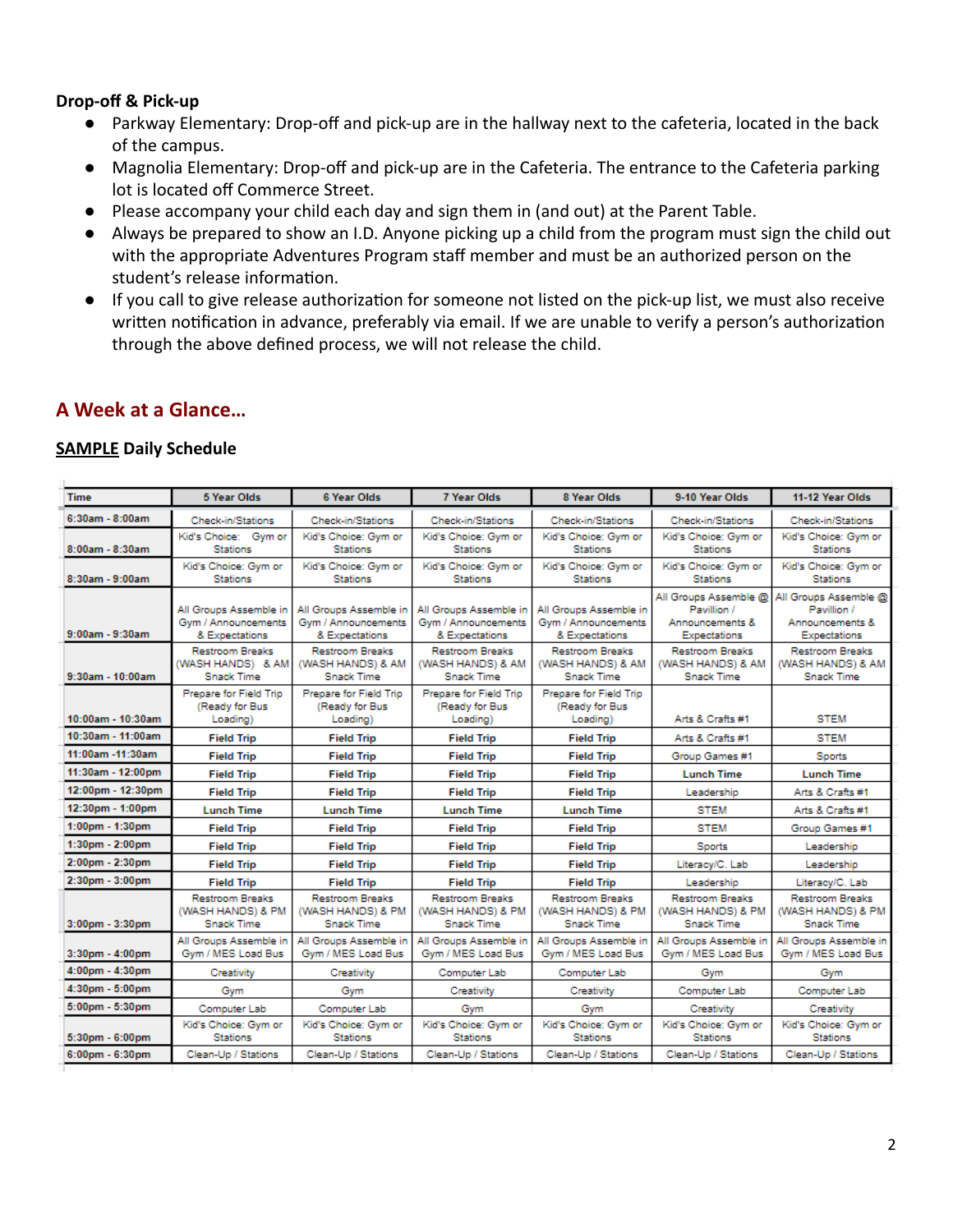# **Water & Swim Days**

- Water Day & Swimming Pool locations are dependent upon the age of the campers:
	- o 5-6 Year Olds will participate in weekly Water Day activities, including inflatable water slides and will remain at camp on these days.
	- o **7-8 Year Olds** will go **swimming** once a week and will be bussed to Candy Cane Pool & Park, located at 1205 Candy Cane Ln, Conroe, TX 77301. Candy Cane Park is operated by the City of Conroe. For information regarding the City of Conroe swimming pool guidelines, please visit https://www.cityofconroe.org/departments/parks-recreation/facilities-centers/conroe-aquatic[center.](https://www.cityofconroe.org/departments/parks-recreation/facilities-centers/conroe-aquatic-center)
	- o **9-10 Year Olds** will go **swimming** once a week and will be bussed to Alden Bridge Pool, located at 7725 Alden Bridge Dr, Spring, TX 77381. Alden Bridge Pool is operated by The Woodlands Township. For information regarding The Woodlands Township Community Pools and guidelines, please visit https://www.thewoodlandstownship-tx.gov/322/Community-Pools.
	- o **11-12 Year Olds** will go **swimming** once a week and will be bussed to Sawmill Pool, located at 2200 Millpark Dr, The Woodlands, TX 77380. Sawmill Pool is operated by The Woodlands Township. For information regarding The Woodlands Township Community Pools and guidelines, please visit https://www.thewoodlandstownship-tx.gov/322/Community-Pools.
- **Swim Tests will be conducted prior to swimming each pool day for the 9-12 Year Olds. At Candy Cane Pool, the 7-8 year olds are measured by height for clearance on water slides.**
- Campers should wear their swimsuits to camp and bring a towel, change of clothes and waterproof sunscreen. Sandals/flip-flops are optional and will be allowed on water & swim days only.
- **Please label all items with your child's name.**
- **•** PLEASE NOTE: Pool locations are subject to change. Parents will be notified should pool locations **change.**

|                       | 5-6 year olds<br>Water Days @ Camp | 7-8 year olds<br><b>Candy Cane Pool</b> | 9-10 year olds<br><b>Alden Bridge Pool</b> | 11-12 year olds<br><b>Sawmill Pool</b> |
|-----------------------|------------------------------------|-----------------------------------------|--------------------------------------------|----------------------------------------|
| Wk 1 (May 31-June 3)  | <b>NA</b>                          | <b>NA</b>                               | <b>NA</b>                                  | <b>NA</b>                              |
| Wk 2 (June 6-10)      | Thurs, June 9                      | Thurs, June 9                           | Wed, June 8                                | Wed, June 8                            |
| Wk 3 (June 13-17)     | Thurs, June 16                     | Thurs, June 16                          | Wed, June 15                               | Wed, June 15                           |
| Wk 4 (June 20-24)     | Thurs, June 23                     | Thurs, June 23                          | Wed, June 22                               | Wed, June 22                           |
| Wk 5 (June 27-July 1) | Thurs, June 30                     | Thurs, June 30                          | Wed, June 29                               | Wed, June 29                           |
| Wk 6 (July 5-8)       | Thurs, July 7                      | Thurs, July 7                           | Wed, July 6                                | Wed, July 6                            |
| Wk 7 (July 11-15)     | Thurs, July 14                     | Thurs, July 14                          | Wed, July 13                               | Wed, July 13                           |
| Wk 8 (July 18-22)     | Thurs, July 21                     | Thurs, July 21                          | Wed, July 20                               | Wed, July 20                           |
| Wk 9 (July 25-29)     | Thurs, July 28                     | Thurs, July 28                          | Wed, July 27                               | Wed, July 27                           |

#### **WATER DAY / SWIM SCHEDULE & LOCATIONS**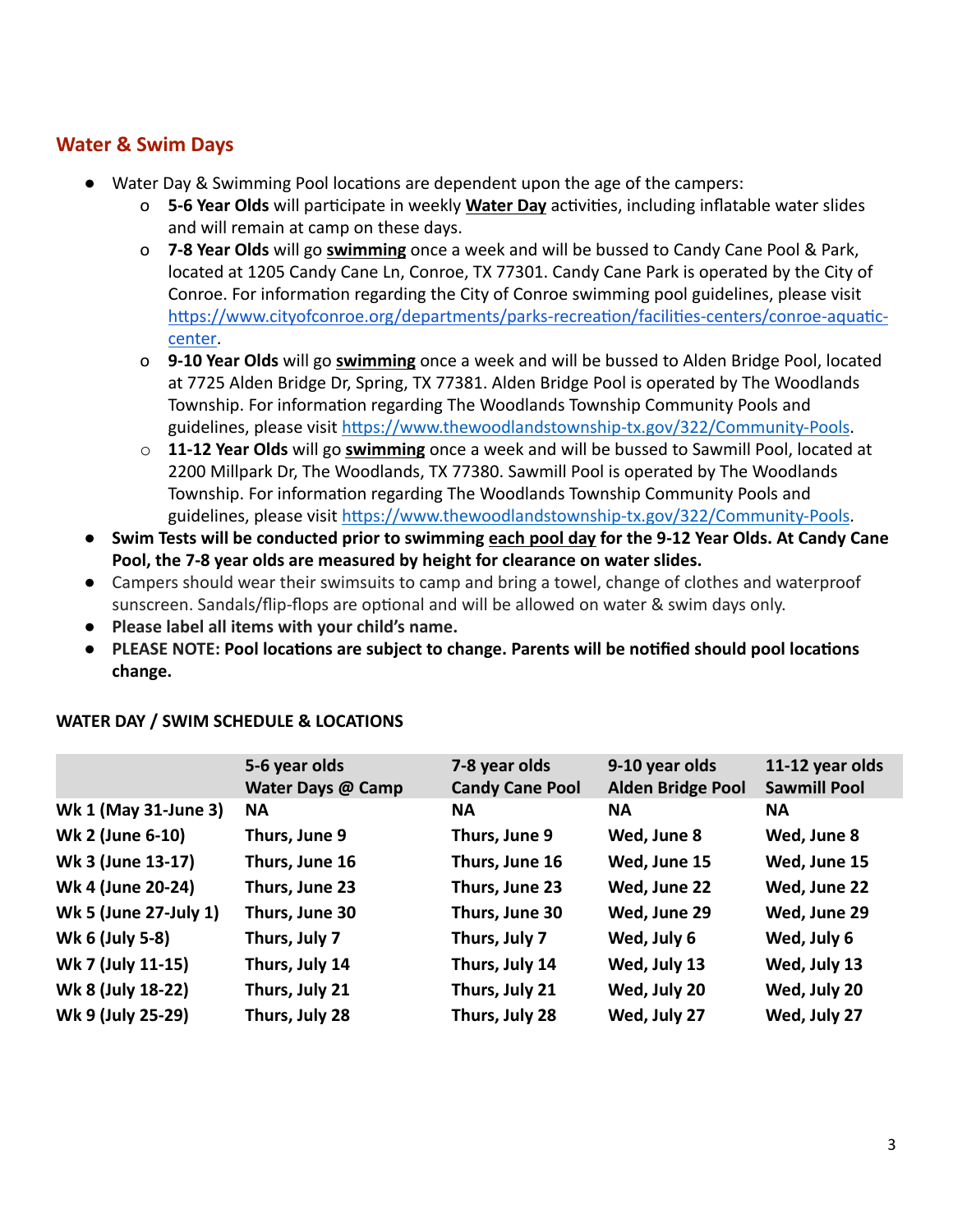#### **FIELD TRIP SCHEDULE**

| Week           | 5-6 year olds                       | 7-8 year olds                       | 9-12 year olds                      |
|----------------|-------------------------------------|-------------------------------------|-------------------------------------|
| $\mathbf{1}$   | <b>Main Event</b>                   | <b>Main Event</b>                   | <b>Main Event</b>                   |
|                | (The Woodlands)                     | (The Woodlands)                     | (The Woodlands)                     |
|                | Thursday, June 2                    | Thursday, June 2                    | Wednesday, June 1                   |
| $\overline{2}$ | <b>Urban Air Trampoline Park</b>    | <b>Urban Air Trampoline Park</b>    | <b>NASA Space Center</b>            |
|                | (The Woodlands)                     | (The Woodlands)                     | (Houston)                           |
|                | Tuesday, June 7                     | Tuesday, June 7                     | Monday, June 6                      |
| 3              | <b>Water Slides</b>                 | <b>Water Slides</b>                 | <b>Water Slides</b>                 |
|                | $(\varnothing$ Camp)                | (@ Camp)                            | (@ Camp)                            |
|                | Tuesday, June 14                    | Tuesday, June 14                    | Monday, June 13                     |
| 4              | <b>Xscape Movie Theater at 1488</b> | <b>Xscape Movie Theater at 1488</b> | <b>Xscape Movie Theater at 1488</b> |
|                | (The Woodlands/Conroe)              | (The Woodlands/Conroe)              | (The Woodlands/Conroe)              |
|                | Tuesday, June 21                    | Tuesday, June 21                    | Monday, June 20                     |
| 5              | <b>Houston Interactive Aquarium</b> | <b>Houston Interactive Aquarium</b> | <b>Electric Game Box</b>            |
|                | (Humble)                            | (Humble)                            | (Woodlands Mall)                    |
|                | Tuesday, June 28                    | Tuesday, June 28                    | Monday, June 27                     |
| 6              | (Short Week, Fun Friday)            | (Short Week, Fun Friday)            | (Short Week, Fun Friday)            |
|                | $(\varnothing$ Camp)                | $(\varpi$ Camp)                     | $(\varpi$ Camp)                     |
|                | Friday, July 8                      | Friday, July 8                      | Friday, July 8                      |
| 7              | <b>Event Center</b>                 | <b>Event Center</b>                 | <b>Event Center</b>                 |
|                | (Magnolia)                          | (Magnolia)                          | (Magnolia)                          |
|                | Friday, July 15                     | Friday, July 15                     | Friday, July 15                     |
| 8              | <b>Funtastik Labs</b>               | <b>Funtastik Labs</b>               | <b>Funtastik Labs</b>               |
|                | $(\varnothing$ Camp)                | (@ Camp)                            | (@ Camp)                            |
|                | Monday, July 18                     | Monday, July 18                     | Monday, July 18                     |
| 9              | <b>Incredible Pizza</b>             | <b>Incredible Pizza</b>             | <b>Incredible Pizza</b>             |
|                | (Conroe)                            | (Conroe)                            | (Conroe)                            |
|                | Tuesday, July 26                    | Tuesday, July 26                    | Monday, July 25                     |

### **Field trips are subject to change.**

#### **WEEKLY THEMES**

|    | <b>Week Weekly Date</b>        | Theme                                |
|----|--------------------------------|--------------------------------------|
| 11 | May $31 -$ June 3 (Tues - Fri) | Aloha to Summer! (Hawaiian/Tropical) |
| 12 | June 6 – 10                    | To Infinity & Beyond! (Space)        |
| 3  | June 13 – 17                   | Wipe-Out! (Water)                    |
| 4  | June 20 – 24                   | Treasure Hunters (Indiana Jones)     |
| 15 | June 27 – July 1               | Animal Planet (Animals/Jungle)       |
| 6  | $ $ July 5 – 8 (Tues - Fri)    | Let Freedom Ring (Patriotic)         |
|    | July 11 - 15                   | Blazin' into the West (Western)      |
| 18 | July 18 - 22                   | Mega Messtival (Messy)               |
| 9  | July 25 - 29                   | Summer 2022 Camp Olympics (Sports)   |

**Please note- camp concludes on Friday, July 29th which is one week and three days before the first day of the 2022-23 school year for MISD. The first day of school for Magnolia ISD is Thursday, August 11th . This is to** allow adequate preparation for the first day of school.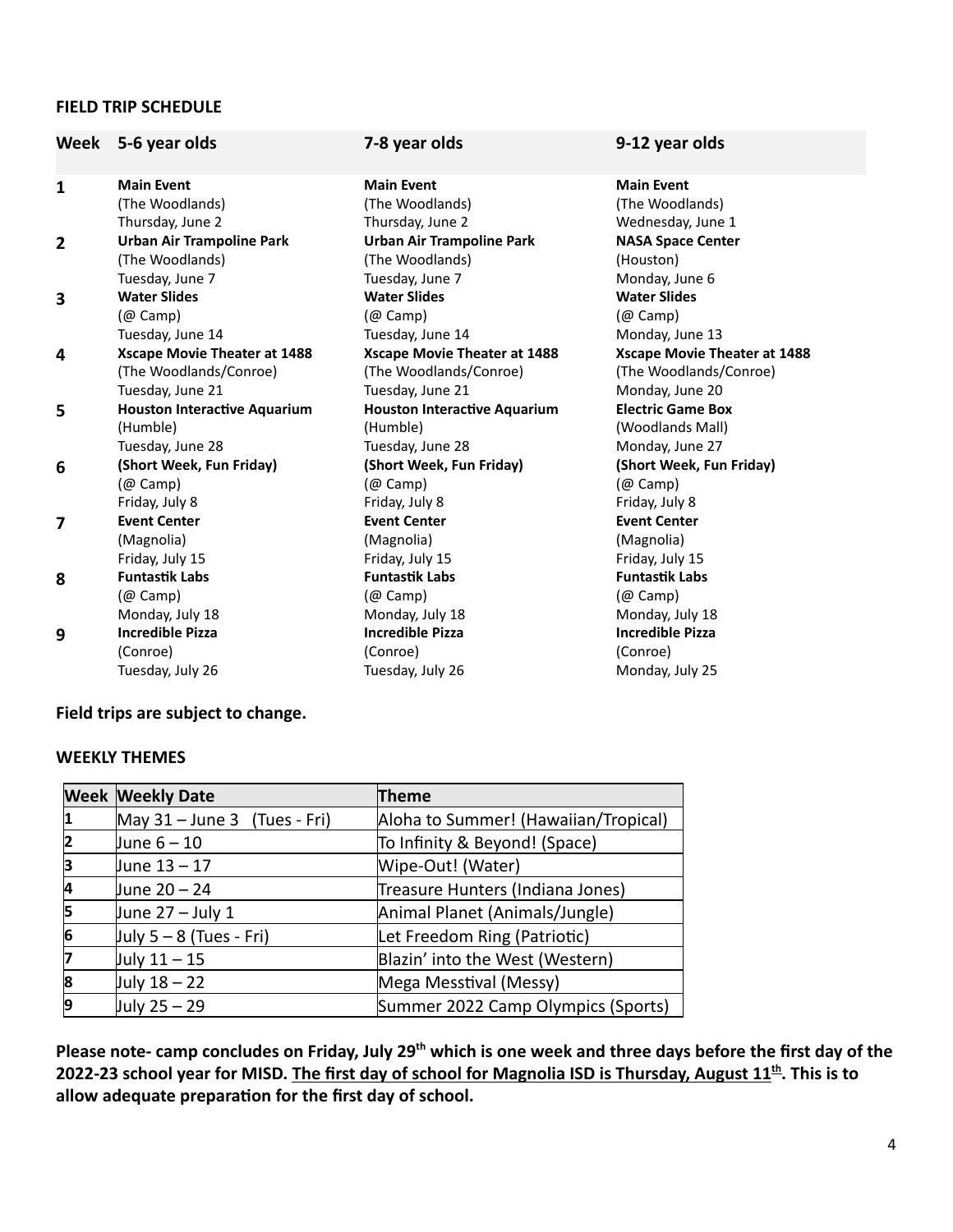# **What to Bring**

#### **What to Bring**

Please label everything your child brings to camp. All of the below items should be kept in your child's individual bag or backpack.

- $\checkmark$  Refillable water bottle/container (water fountains are accessible throughout the campus)
- ✔ **MORNING SNACK & LUNCH (Daily)** ...unless there is a special event in which parents will be nofied
- ✔ Sunscreen (SPF 30 or higher, waterproof sunscreen is recommended)
- $\checkmark$  Wear appropriate clothing (refer to the school district Student Handbook)
- ✔ Close-toed shoes (tennis shoes, etc.)
- $\checkmark$  Extra change of clothes (there will be "messy" days and activities)
- ✔ Swim Days: towel, sunscreen, change of clothes

#### $*$ An afternoon snack will be provided to each camper.

#### **What NOT to Bring**

Please do not send personal toys, games, money, or other items of high monetary value with the students. During special occasions (such as "show and tell" days) parents will be nofied. Adventures Program staff will not be responsible for lost, stolen, or damaged items.

#### **Electronics**

At certain times, students may be allowed to utilize their electronics. It is at the discretion of the parent/guardian whether your child may bring them, as alternative activities will be provided. Cell phones MUST be kept in your child's backpack. Adventures Program staff will not be responsible for lost, stolen, or damaged electronics.

# **Camp Safety**

#### **Emergency Preparedness**

The safety of the students and staff is of the highest priority in Magnolia ISD and Magnolia ISD programs. Each of the MISD campuses has a comprehensive Crisis Handbook that addresses emergency situations. The Adventures staff is familiar with the plan for their location.

#### **Child Health and Well-Being**

Safety and well-being are a priority for the Adventures Program. All reasonable and necessary precautionary measures will be taken. Children should be able to participate comfortably in the summer camp activities. If a child cannot participate, parents need to notify the Adventures staff accordingly. Although the Adventures Program does not maintain an on-site school nurse or other health professional, the Adventures staff is trained in basic first aid, CPR, and procedures for handling accidents and incidents.

- Parents who have children with medication needs must complete an *Authorization for Dispensing Medication* form. Forms may be obtained through the Adventures Program. The delivery of medication, the maintaining of medication, and the dispensing of medication will follow the same guidelines outlined in the Magnolia ISD Student Handbook.
- Parents are encouraged to send an extra set of play clothes for their child. This is to help with accidents of any type, and if necessary, the change of clothes could help your child's situation immediately. Please remember that the Adventures Program does not provide extra clothes on site.
- Please refer to the Magnolia ISD Student Handbook for information regarding Accident Insurance and Emergency Medical Treatment. For specific questions, please contact the Adventures Program administration.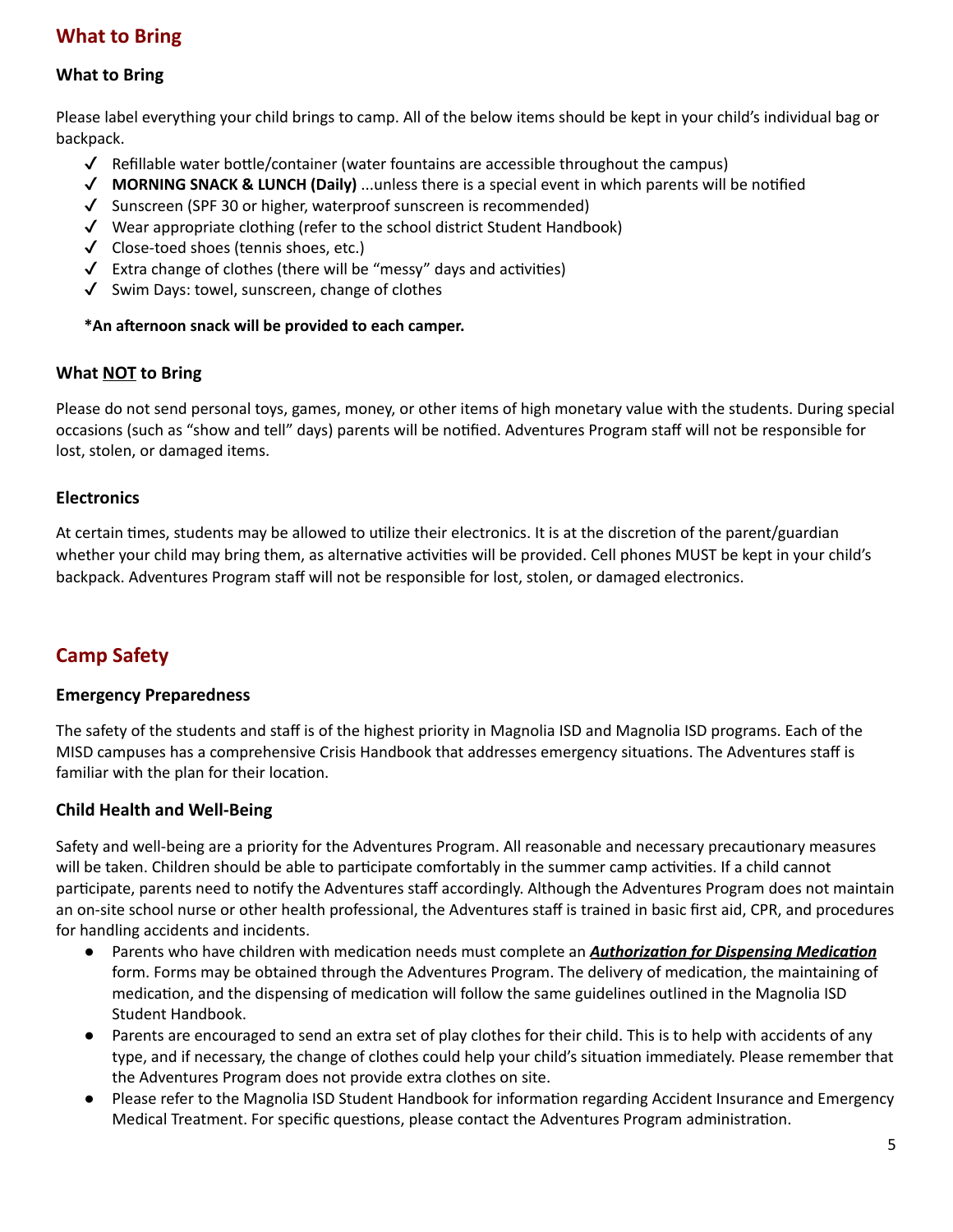• Per the Texas Health Department, immunization records are required for each child to participate in the summer camp program, even if records were previously provided to a MISD Campus. Immunizations can be scanned to [adventuresprogram@magnoliaisd.org](mailto:adventuresprogram@magnoliaisd.org) or faxed to 281-356-1328.

The Adventures Summer Camp Program is licensed through the Texas Department of State Health Services. It is associated with Magnolia ISD and is operated by MISD employees.

# **Behavior Guidelines**

In order to provide all campers and staff with a safe and enjoyable experience at camp, we adhere to the following disciplinary guidelines.

- 1. Camper will be redirected to a more appropriate behavior and expectation
- 2. If an inappropriate behavior continues, the camper will be provided with a behavior modification plan (ie. time-out based on age, sitting out from gym/pool time, etc.)
- 3. If a child's behavior still does not improve and is affecting the experience of other campers, he/she will be referred to one of the Camp Site Managers
- 4. If inappropriate behavior continues, as a final action step, the camper may be suspended or terminated from camp

Parents may be notified depending upon severity of the incident and/or to discuss further action. Camper fees are non-refundable if a camper is sent home for disciplinary reasons.

#### **Camper Behavior Expectations**

- We respect ourselves, other campers, and staff
- We use respectful and appropriate language
- We use appropriate voice levels inside and outside
- We respect school/camp property and equipment
- We are responsible for our belongings and do not take what belongs to others
- We participate in activities, follow instructions, and cooperate with staff
- We ask permission before leaving the group
- We respect Safety Guidelines (on the bus, on a field trip, on the playground, etc.)
- We have FUN!!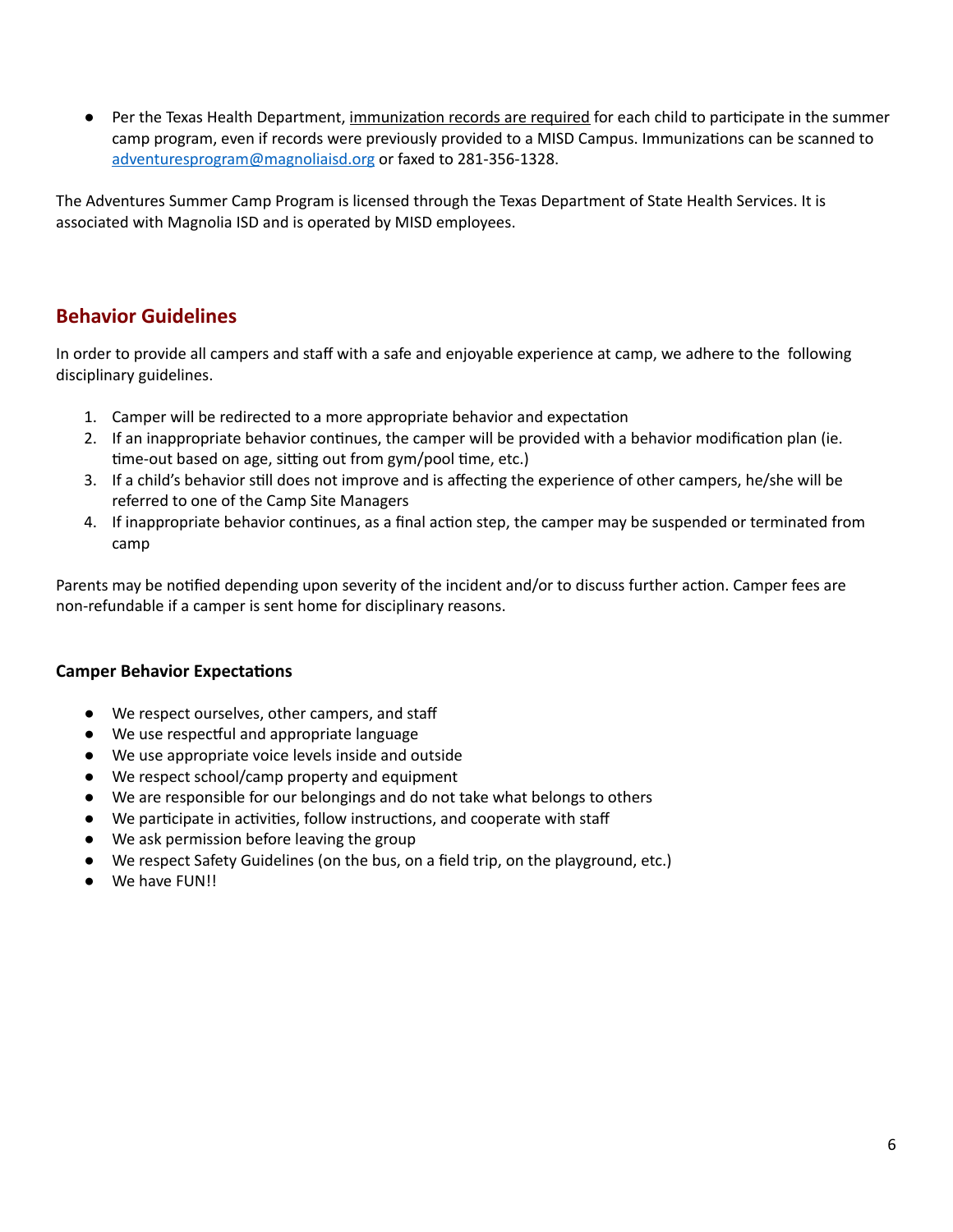# **Rates** and **Payment Information**

#### **Registration Fee**

A non-refundable and non-transferable Registration Fee of \$35 will be charged per child upon enrollment into the Adventures Summer Camp (\$25 for students of MISD employees or in the Free or Reduced Lunch Program.)

#### **Tuition Rates:**

| <b>SUMMER CAMP</b>                    | <b>Full Rate</b> | <b>Multiple Child</b><br>(10% off Full<br>Rate) | <b>Reduced Rate</b><br>(25% off Full<br>Rate) | Reduced<br><b>Multiple Child</b><br>(35% off Full<br>Rate) |
|---------------------------------------|------------------|-------------------------------------------------|-----------------------------------------------|------------------------------------------------------------|
| Summer Camp - REGULAR                 | \$165            | \$150                                           | \$125                                         | \$110                                                      |
| Summer Camp - EARLY (10% off Regular) | \$150            | \$135                                           | \$115                                         | \$100                                                      |
| Summer Camp - DAILY                   | \$45             |                                                 | \$35                                          |                                                            |

\* A "full week" of Adventures Summer Camp is defined as three or more camp days per week. If care is needed for one or two days a week, even on a routine basis, the Daily Drop-In rate will apply.

#### **Daily Drop-In Rate**

\$45 per day (or \$35 per day for Free & Reduced and MISD Employee Students) for up to 2 days a week

#### **Daily Drop-In**

We recognize that the Adventures Summer Camp may be needed for occasional purposes and have provided a Daily Drop-in option. This amount is payable in advance of the needed day of service. The online registration form must be completed and parents will be responsible for notifying the Adventures Program staff of any transportation changes.

#### **Payment Options**

It is the expectation that parents will make prompt payments by utilizing one of the methods listed below:

- Auto-Draft/Recurring Billing Cycles: Weekly, drafted each Friday prior to the camp week
- Payment Online with Credit/Debit Card
- Check or Money Order given to Adventures staff at drop-off

Late Payments: Weekly tuition is posted to the Procare account each Wednesday and will be auto drafted on Friday prior to the camp week. Any outstanding tuition amount not paid in a timely manner may result in your child being withdrawn from the Adventures Program.